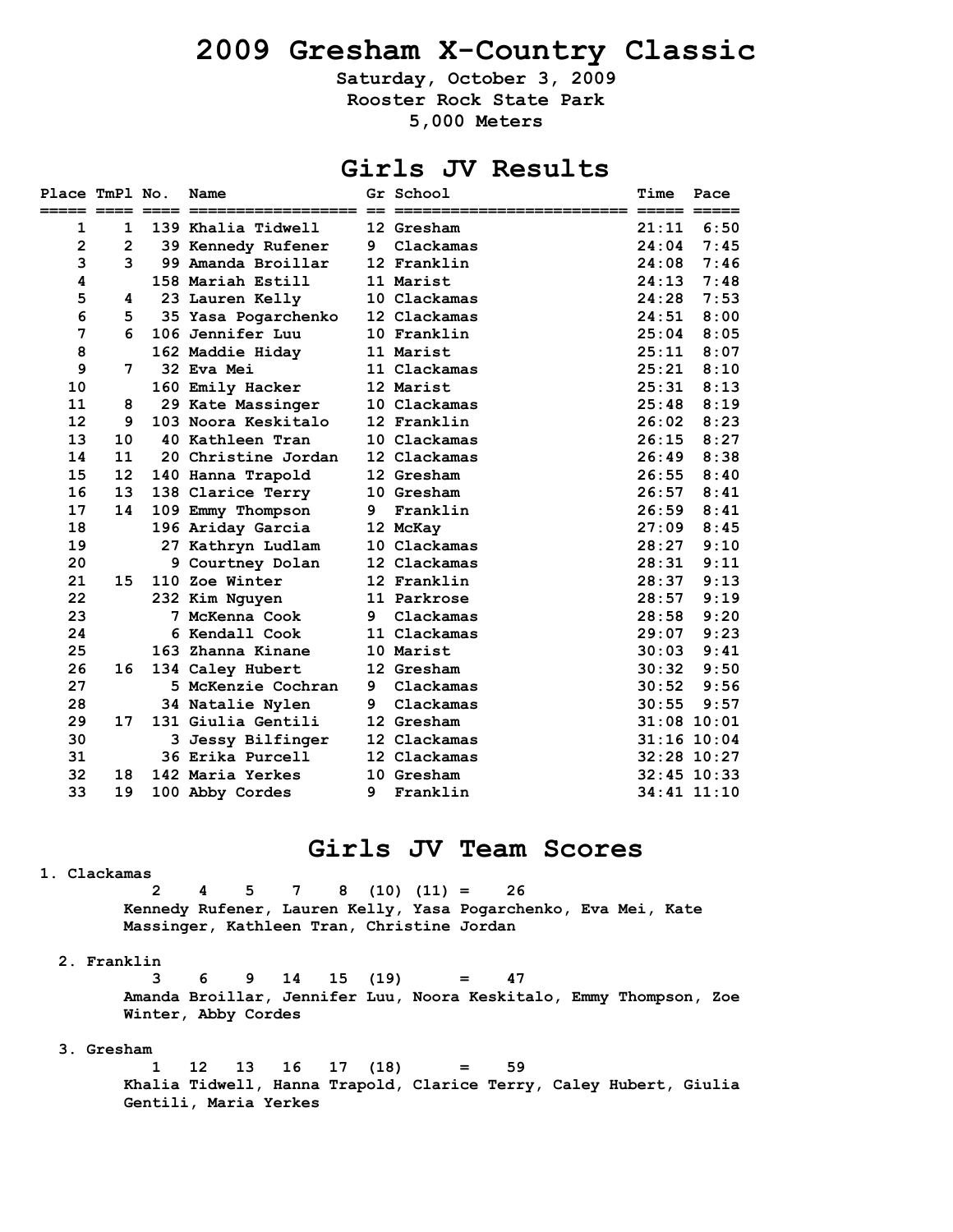### **Boys JV Results**

| Place TmPl No. |                   | Name                              |   | Gr School<br>;============= ===== ===== | <b>Time</b> | Pace |
|----------------|-------------------|-----------------------------------|---|-----------------------------------------|-------------|------|
| 1              | 1                 | 181 Luke Koester                  |   | 12 Marist                               | 19:17       | 6:13 |
| $\overline{2}$ | $\overline{2}$    | 180 Tucker Kline                  |   | 12 Marist                               | 19:36       | 6:19 |
| 3              | 3                 | 117 Dane Hilts                    |   | 9 Franklin                              | 19:41       | 6:20 |
| 4              | 4                 | 205 Jeremiah Sevance              |   | 11 McKay                                | 19:51       | 6:24 |
| 5              | 5                 | 214 John Cummings                 |   | 10 Mountain View                        | 20:15       | 6:31 |
| 6              | 6                 | 120 Brandon Montoya               |   | 10 Franklin                             | 20:19       | 6:33 |
| 7              | 7                 | 69 Peter Zetterward               |   | 10 Clackamas                            | 20:26       | 6:35 |
| 8              |                   | 147 Ian Cummings                  |   | 11 Gresham                              | 20:27       | 6:35 |
| 9              | 8                 | 185 Zack Meeks                    |   | 10 Marist                               | 20:34       | 6:37 |
| 10             | 9                 | 61 Michael Paulsen                |   | 10 Clackamas                            | 20:47       | 6:42 |
| 11             | 10                | 192 Cameron Stoltz                |   | 12 Marist                               | 20:53       | 6:44 |
| 12             | 11                | 49 Cameron Henderson              |   | 10 Clackamas                            | 21:03       | 6:47 |
| 13             | $12 \overline{ }$ | 174 Jordan Christian              |   | 10 Marist                               | 21:04       | 6:47 |
| 14             | 13                | 216 Brandon Dorman                |   | 12 Mountain View                        | 21:05       | 6:48 |
| 15             | 14                | 123 Cartier Smith                 |   | 10 Franklin                             | 21:20       | 6:52 |
| 16             | 15                | 183 Nick MacKinnon                |   | 12 Marist                               | 21:21       | 6:53 |
| 17             | 16                | 227 Devin Payne                   |   | 12 Mountain View                        | 21:29       | 6:55 |
| 18             | 17                | 204 David Madefield 11 McKay      |   |                                         | 21:30       | 6:56 |
| 19             | 18                | 178 Brett Garrett                 |   | 9 Marist                                | 21:31       | 6:56 |
| 20             | 19                | 225 Ryan Mallory                  |   | 10 Mountain View                        | 21:32       | 6:56 |
| 21             | 20                | 52 Zipeng Huang                   |   | 10 Clackamas                            | 21:32       | 6:56 |
| 22             |                   | 187 Zak Olson                     |   | 11 Marist                               | 21:36       | 6:58 |
| 23             |                   | 143 John Akre                     |   | 11 Gresham                              | 21:36       | 6:58 |
| 24             | 21                | 200 Casey Everetts                |   | 10 McKay                                | 21:40       | 6:59 |
| 25             | 22                | 42 Erik Baird                     |   | 11 Clackamas                            | 21:43       | 7:00 |
| 26             | 23                | 63 Jordan Sebers                  |   | 10 Clackamas                            | 21:52       | 7:03 |
| 27             | 24                | 55 Tyler Johnson                  |   | 12 Clackamas                            | 21:53       | 7:03 |
| 28             | 25                | 230 Davi Von                      |   | 11 Mountain View                        | 21:53       | 7:03 |
| 29             |                   | 176 Liam Donnelly                 |   | 11 Marist                               | 22:15       | 7:10 |
| 30             | 26                | 111 Chris Angell                  |   | 10 Franklin                             | 22:15       | 7:10 |
| 31             |                   | 58 Keenan Kok-Carlson 9 Clackamas |   |                                         | 22:16       | 7:10 |
| 32             | 27                | 220 Gabe Heuton                   |   | 12 Mountain View                        | 22:19       | 7:11 |
| 33             |                   | 67 Caleb Walterman                |   | 10 Clackamas                            | 22:27       | 7:14 |
| 34             | 28                | 122 Cody Sallee                   |   | 9 Franklin                              | 22:38       | 7:17 |
| 35             |                   | 235 David Falbo                   |   | 11 Parkrose                             | 22:58       | 7:24 |
| 36             |                   | 175 Jeremy Dibos                  |   | 11 Marist                               | 23:02       | 7:25 |
| 37             |                   | 144 Ryan Baisden                  |   | 9 Gresham                               | 23:14       | 7:29 |
| 38             |                   | 50 Daniel Hipshman                |   | 10 Clackamas                            | 23:59       | 7:43 |
| 39             | 29                | 215 Ted Davis                     |   | 11 Mountain View                        | 24:35       | 7:55 |
| 40             |                   | 223 Scott Lowe                    |   | 11 Mountain View                        | 24:49       | 7:59 |
| 41             |                   | 60 Kyle Niezgada                  |   | 11 Clackamas                            | 24:52       | 8:01 |
| 42             | 30 -              | 202 Malcom Hensley                |   | 9 McKay                                 | 26:57       | 8:41 |
| 43             | 31                | 203 Isaac Hernandez               | 9 | McKay                                   | 29:49       | 9:36 |

### **Boys JV Team Scores**

#### **1. Marist**

 **1 2 8 10 12 (15) (18) = 33 Luke Koester, Tucker Kline, Zack Meeks, Cameron Stoltz, Jordan Christian, Nick MacKinnon, Brett Garrett** 

### **2. Clackamas**

 **7 9 11 20 22 (23) (24) = 69 Peter Zetterward, Michael Paulsen, Cameron Henderson, Zipeng Huang, Erik Baird, Jordan Sebers, Tyler Johnson** 

### **3. Franklin**

 **3 6 14 26 28 = 77 Dane Hilts, Brandon Montoya, Cartier Smith, Chris Angell, Cody Sallee**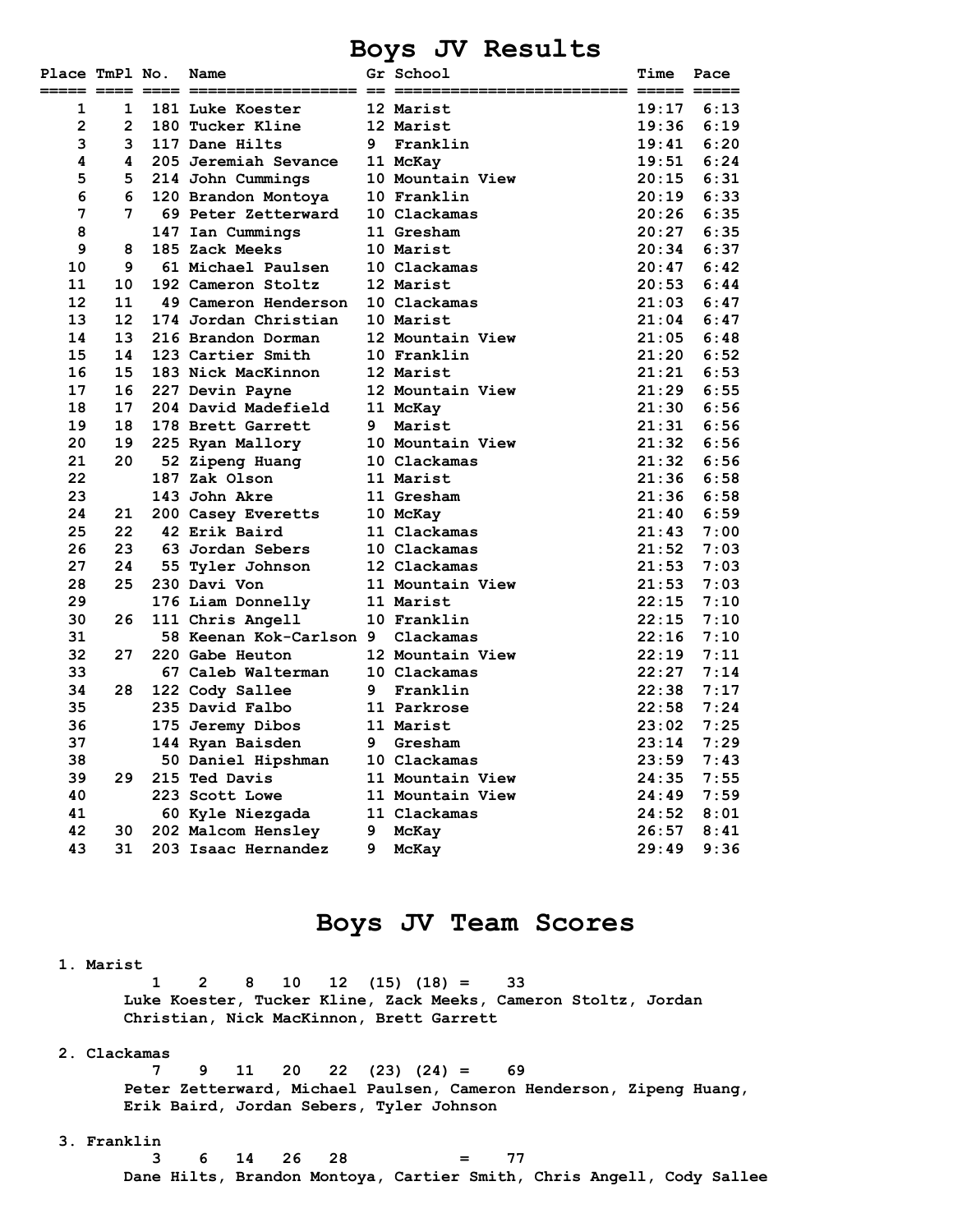### **4. Mountain View**

 **5 13 16 19 25 (27) (29) = 78 John Cummings, Brandon Dorman, Devin Payne, Ryan Mallory, Davi Von, Gabe Heuton, Ted Davis** 

### **5. McKay**

 **4 17 21 30 31 = 103 Jeremiah Sevance, David Madefield, Casey Everetts, Malcom Hensley, Isaac Hernandez** 

### **Girls Varsity Results**

| Place TmPl No. |                       | Name                               |    | Gr School        | Time  | Pace |
|----------------|-----------------------|------------------------------------|----|------------------|-------|------|
|                |                       |                                    |    |                  |       |      |
| $\mathbf{1}$   | 1.                    | 19 Kate Jette                      |    | 12 Clackamas     | 20:19 | 6:33 |
| $\overline{2}$ | $\mathbf{2}^{\prime}$ | 167 Allie Sibole                   |    | 12 Marist        | 20:36 | 6:38 |
| 3              | 3                     | 136 Haley McDonald                 | 9  | Gresham          | 20:51 | 6:43 |
| 4              | 4                     | 168 Shannon Walsh                  | 9  | Marist           | 21:02 | 6:47 |
| 5              | 5                     | 159 Heidi Gori                     |    | 12 Marist        | 21:21 | 6:53 |
| 6              | 6                     | 18 Madison Hutchinson 11 Clackamas |    |                  | 21:23 | 6:53 |
| 7              | 7                     | 126 Marisa Benson                  |    | 12 Gresham       | 21:25 | 6:54 |
| 8              | 8                     | 137 Adeline Ndayishimi 10 Gresham  |    |                  | 21:28 | 6:55 |
| 9              | 9                     | 154 Molly Bohrer                   | 9. | Marist           | 21:33 | 6:57 |
| 10             | 10                    | 164 Claire Koester                 |    | 10 Marist        | 21:42 | 7:00 |
| 11             |                       | 197 Sarah Jabin                    |    | 12 McKay         | 21:46 | 7:01 |
| 12             | 11                    | 153 Monica Anderson                | 9  | Marist           | 22:08 | 7:08 |
| 13             | $12 \overline{ }$     | 37 Alyssa Rowland                  |    | 12 Clackamas     | 22:10 | 7:09 |
| 14             |                       | 207 Katrina Mueller                |    | 12 Mountain View | 22:16 | 7:10 |
| 15             | 13                    | 155 Moira Cary                     |    | 12 Marist        | 22:31 | 7:15 |
| 16             | 14                    | 14 Samantha Gutwig                 |    | 10 Clackamas     | 22:37 | 7:17 |
| 17             | 15                    | 128 Laura Damian                   |    | 11 Gresham       | 23:10 | 7:28 |
| 18             | 16                    | 31 Megan McInnis                   |    | 12 Clackamas     | 23:29 | 7:34 |
| 19             | 17                    | 28 Maisie Marek                    |    | 11 Clackamas     | 23:32 | 7:35 |
| 20             |                       | 166 Kanna Scoggin                  |    | 10 Marist        | 23:35 | 7:36 |
| 21             | 18                    | 12 Meg Gilbertson                  |    | 12 Clackamas     | 23:44 | 7:39 |
| 22             | 19                    | 141 Sadie Wierschke                |    | 10 Gresham       | 23:45 | 7:39 |
| 23             | 20                    | 129 Nora Dobesova                  |    | 12 Gresham       | 23:53 | 7:42 |
| 24             |                       | 198 Guadalupe Quevodo              |    | 11 McKay         | 24:21 | 7:50 |
| 25             | 21                    | 85 Beth Wynn                       |    | 12 Estacada      | 24:38 | 7:56 |
| 26             |                       | 208 Miranda Peppers                |    | 11 Mountain View | 25:14 | 8:08 |
| 27             |                       | 4 Monique Cadieux                  |    | 9 Clackamas      | 25:19 | 8:09 |
| 28             |                       | 209 Amy Provost                    | 9  | Mountain View    | 25:34 | 8:14 |
| 29             | 22                    | 79 Kaitlyn Haley                   | 9. | Estacada         | 25:38 | 8:15 |
| 30             |                       | 206 Rona Ding                      |    | 12 Mountain View | 25:55 | 8:21 |
| 31             | 23                    | 80 Molly Kammeyer                  | 9  | Estacada         | 26:17 | 8:28 |
| 32             | 24                    | 77 Reice Bennett                   |    | 12 Estacada      | 27:31 | 8:52 |
| 33             | 25                    | 84 Chancey Summers                 |    | 11 Estacada      | 27:59 | 9:01 |

### **Girls Varsity Team Scores**

#### **1. Marist**

 **2 4 5 9 10 (11) (13) = 30 Allie Sibole, Shannon Walsh, Heidi Gori, Molly Bohrer, Claire Koester, Monica Anderson, Moira Cary** 

### **2. Clackamas**

 **1 6 12 14 16 (17) (18) = 49 Kate Jette, Madison Hutchinson, Alyssa Rowland, Samantha Gutwig, Megan McInnis, Maisie Marek, Meg Gilbertson**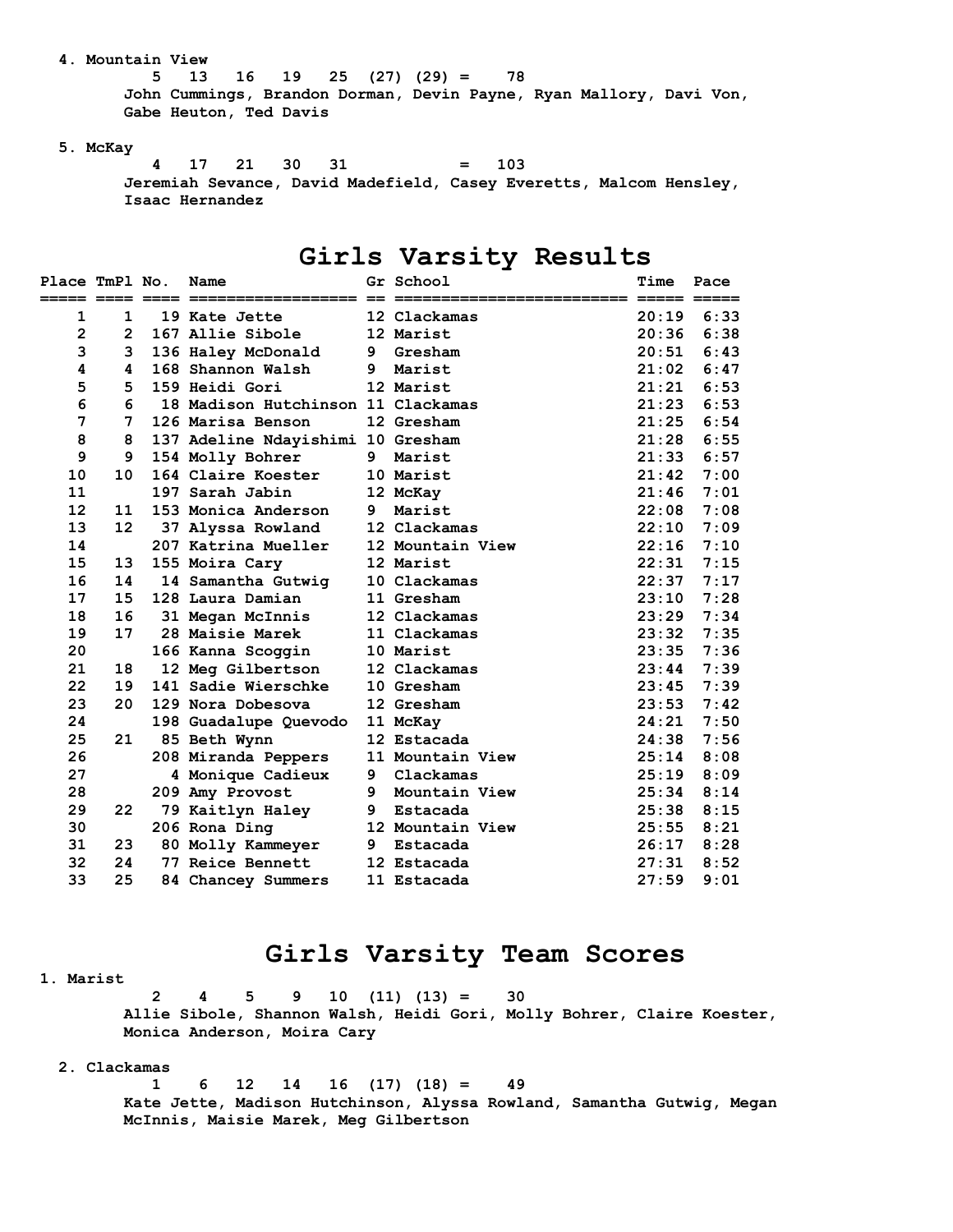#### **3. Gresham**

 **3 7 8 15 19 (20) = 52 Haley McDonald, Marisa Benson, Adeline Ndayishimiye, Laura Damian, Sadie Wierschke, Nora Dobesova** 

### **4. Estacada**

 **21 22 23 24 25 = 115 Beth Wynn, Kaitlyn Haley, Molly Kammeyer, Reice Bennett, Chancey Summers** 

## **Boys Varsity Results**

| Place TmPl No.<br>===== ==== ==== =: |                | Name                 |   | Gr School<br>== == ==== | Time  | Pace |
|--------------------------------------|----------------|----------------------|---|-------------------------|-------|------|
| 1                                    | $\mathbf{1}$   | 95 Brad Prettyman    |   | 12 Estacada             | 16:56 | 5:27 |
| $\mathbf{2}$                         | $\overline{2}$ | 217 Bryan Eastes     |   | 12 Mountain View        | 17:12 | 5:32 |
| 3                                    | 3              | 96 Troy Prettyman    |   | 12 Estacada             | 17:14 | 5:33 |
| 4                                    | 4              | 146 Jonathan Butcher |   | 12 Gresham              | 17:15 | 5:34 |
| 5                                    | 5.             | 231 Chadd Wish       |   | 12 Mountain View        | 17:35 | 5:40 |
| 6                                    | 6              | 56 Alan Johnston     |   | 10 Clackamas            | 17:37 | 5:41 |
| 7                                    | 7              | 226 Connor Niemi     |   | 10 Mountain View        | 17:41 | 5:42 |
| 8                                    |                | 201 Thomas Goodwin   |   | 12 McKay                | 17:44 | 5:43 |
| 9                                    | 8              | 44 Micah Bishop      |   | 11 Clackamas            | 17:51 | 5:45 |
| 10                                   | 9              | 57 Mitchell Koblitz  |   | 11 Clackamas            | 17:53 | 5:46 |
| 11                                   | 10             | 145 Morgan Benson    |   | 10 Gresham              | 17:59 | 5:48 |
| 12                                   | 11             | 212 Kyle Bauman      |   | 11 Mountain View        | 18:00 | 5:48 |
| 13                                   | 12             | 43 Spencer Bankofier |   | 12 Clackamas            | 18:01 | 5:48 |
| 14                                   | 13             | 189 Cole Sessums     | 9 | Marist                  | 18:07 | 5:50 |
| 15                                   | 14             | 66 Jason Udland      | 9 | Clackamas               | 18:10 | 5:51 |
| 16                                   | 15             | 65 Ciaran Smythe     |   | 10 Clackamas            | 18:23 | 5:56 |
| 17                                   | 16             | 152 Michael Wilson   |   | 12 Gresham              | 18:29 | 5:57 |
| 18                                   | 17             | 224 Hector Macias    |   | 12 Mountain View        | 18:31 | 5:58 |
| 19                                   | 18             | 191 Graham Simon     |   | 10 Marist               | 18:33 | 5:58 |
| 20                                   | 19             | 93 Chris MacMurray   |   | 10 Estacada             | 18:34 | 5:59 |
| 21                                   | 20             | 45 Nolan Bishop      | 9 | Clackamas               | 18:39 | 6:00 |
| 22                                   | 21             | 148 Eric Dugwyler    |   | 12 Gresham              | 18:39 | 6:01 |
| 23                                   | 22             | 221 Alex Hurst       |   | 12 Mountain View        | 18:42 | 6:01 |
| 24                                   | 23             | 222 Scott Locke      |   | 12 Mountain View        | 18:50 | 6:04 |
| 25                                   | 24             | 188 Josh Reay        |   | 10 Marist               | 18:52 | 6:05 |
| 26                                   | 25             | 149 Dylan Hanson     |   | 10 Gresham              | 18:54 | 6:05 |
| 27                                   | 26             | 171 Isaac Alltucker  |   | 11 Marist               | 18:58 | 6:07 |
| 28                                   | 27             | 173 Michael Busse    |   | 10 Marist               | 19:05 | 6:09 |
| 29                                   | 28             | 88 Mac Berg          |   | 12 Estacada             | 19:12 | 6:11 |
| 30                                   | 29             | 151 Alex Vaughn      |   | 11 Gresham              | 19:18 | 6:13 |
| 31                                   | 30             | 190 Zach Silva       |   | 9 Marist                | 19:24 | 6:15 |
| 32                                   |                | 51 Austin Howard     |   | 10 Clackamas            | 19:32 | 6:17 |
| 33                                   | 31             | 87 Seth Anthony      |   | 11 Estacada             | 19:58 | 6:26 |
| 34                                   | 32             | 92 Cody Johnson      |   | 12 Estacada             | 20:20 | 6:33 |
| 35                                   | 33             | 177 Carlos Foerster  |   | 10 Marist               | 20:23 | 6:34 |
| 36                                   | 34             | 236 Kenton Falbo     |   | 11 Parkrose             | 20:38 | 6:39 |
| 37                                   | 35             | 234 Josh Church      |   | 12 Parkrose             | 21:16 | 6:51 |
| 38                                   | 36             | 238 David Lange      |   | 11 Parkrose             | 21:27 | 6:55 |
| 39                                   | 37             | 237 Alex Heiden      |   | 12 Parkrose             | 21:47 | 7:01 |
| 40                                   | 38             | 241 Kevin Vidas      |   | 10 Parkrose             | 21:58 | 7:05 |
| 41                                   |                | 48 Daniel Fonken     |   | 11 Clackamas            | 22:55 | 7:23 |
| 42                                   | 39             | 89 Cody Buschke      |   | 12 Estacada             | 24:20 | 7:50 |
| 43                                   |                | 97 Sam Rassmussan    |   | 12 Estacada             | 24:32 | 7:54 |
| 44                                   |                | 98 Tristen Tripp     |   | 10 Estacada             | 30:34 | 9:51 |
|                                      |                |                      |   |                         |       |      |

# **Boys Varsity Team Scores**

 **1. Mountain View** 

 **2 5 7 11 17 (22) (23) = 42 Bryan Eastes, Chadd Wish, Connor Niemi, Kyle Bauman, Hector Macias, Alex Hurst, Scott Locke**